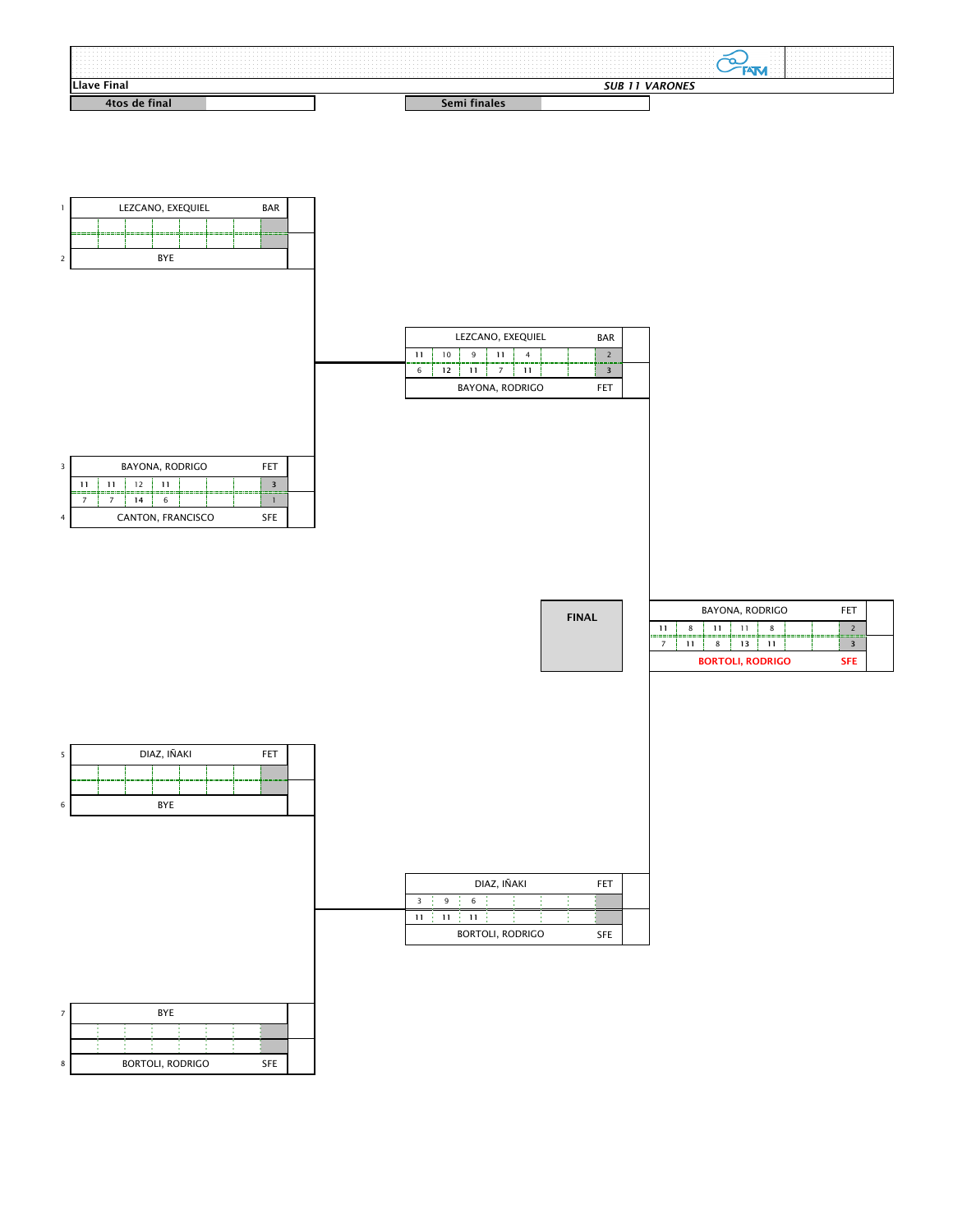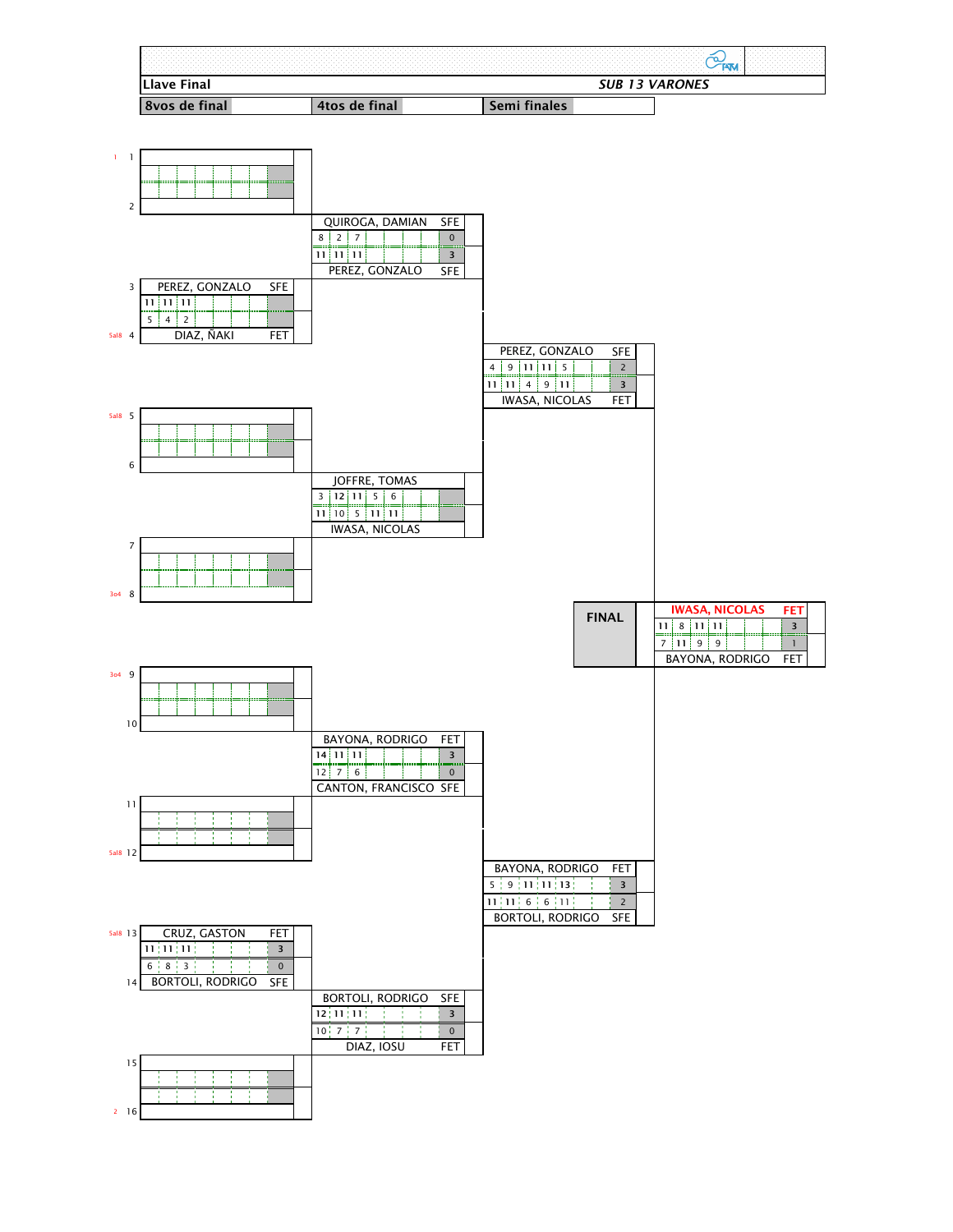**FET**

FET





2 16 | VERA, ANTONIO FET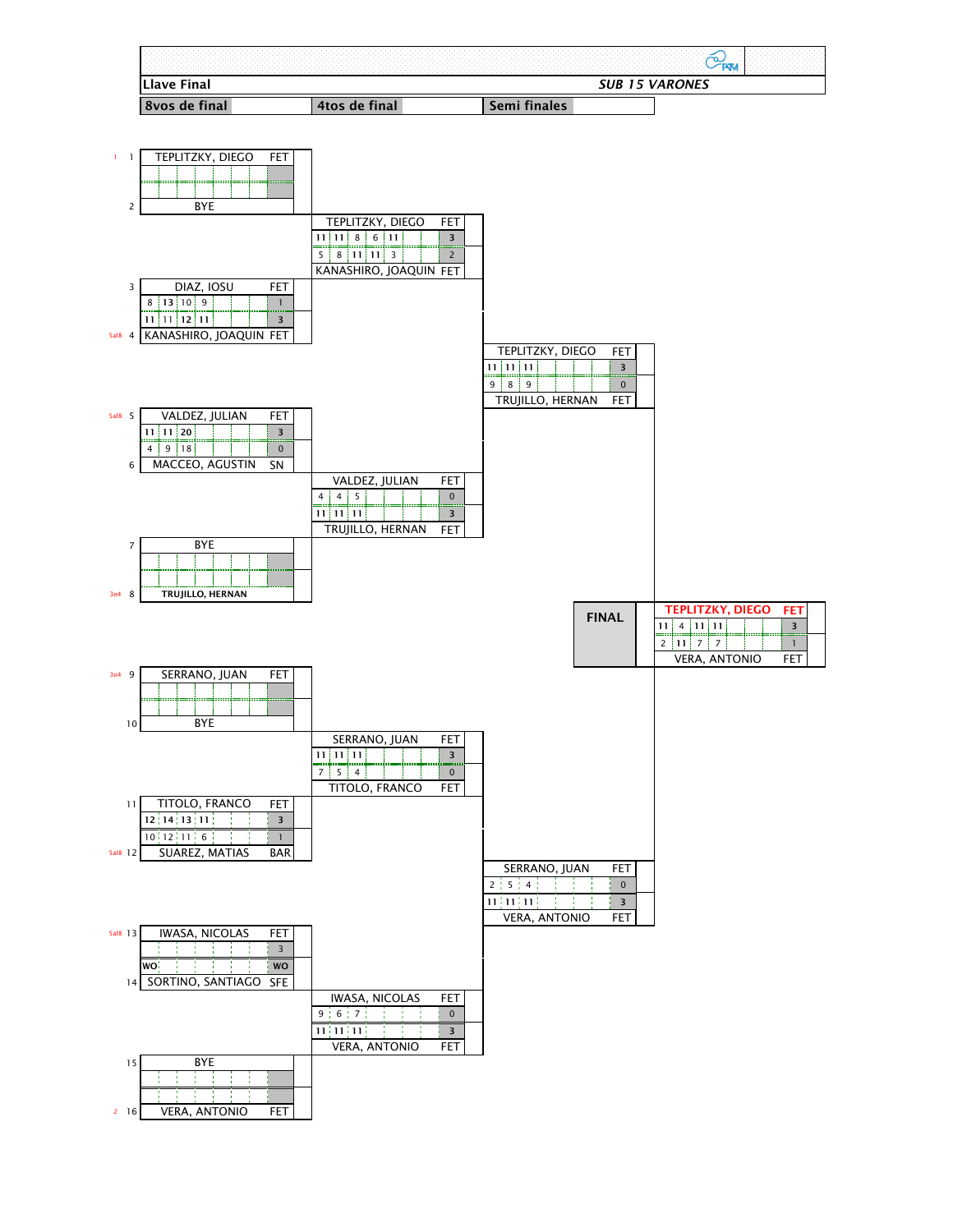FET

**FET**

=====



|          | 9<br>$0$   $12$   9                                                                                                |                            |                         |                                                        |                |                                            |
|----------|--------------------------------------------------------------------------------------------------------------------|----------------------------|-------------------------|--------------------------------------------------------|----------------|--------------------------------------------|
|          | $11$   11   11   10   11  <br>$\overline{4}$                                                                       |                            |                         |                                                        |                |                                            |
| 3o4      | DI SALVO, ADRIEL<br>8<br><b>FET</b>                                                                                |                            |                         |                                                        |                |                                            |
|          |                                                                                                                    |                            |                         |                                                        |                | <b>FE</b><br>DI SALVO, ADRIEL              |
|          |                                                                                                                    |                            |                         |                                                        | <b>FINAL</b>   | 12 <br>9<br>8                              |
|          |                                                                                                                    |                            |                         |                                                        |                | $11$   11   10   11   11<br>$\overline{4}$ |
|          |                                                                                                                    |                            |                         |                                                        |                | <b>BACA, EMIR</b><br>FE                    |
| 3o4      | <b>BACA, EMIR</b><br><b>FET</b><br>9                                                                               |                            |                         |                                                        |                |                                            |
|          | 11 11 11<br>$11 \}$<br>4                                                                                           |                            |                         |                                                        |                |                                            |
|          | $5 \mid$<br>6                                                                                                      |                            |                         |                                                        |                |                                            |
|          | $9 \mid$<br>$\overline{2}$<br>$\overline{0}$                                                                       |                            |                         |                                                        |                |                                            |
|          | 10 KANASHIRO, JOAQUIN FET                                                                                          |                            |                         |                                                        |                |                                            |
|          |                                                                                                                    | <b>BACA, EMIR</b>          | <b>FET</b>              |                                                        |                |                                            |
|          |                                                                                                                    | 11   12   10<br>11         |                         |                                                        |                |                                            |
|          |                                                                                                                    | 9<br>10<br>10 <sub>1</sub> |                         |                                                        |                |                                            |
|          |                                                                                                                    | <b>VERA, ANTONIO</b>       | <b>FET</b>              |                                                        |                |                                            |
|          | 11 SAN MILLAN, FEDERICO FET                                                                                        |                            |                         |                                                        |                |                                            |
|          | $6$ $8$ $8$ $8$ $8$<br>$\overline{0}$                                                                              |                            |                         |                                                        |                |                                            |
|          | $\overline{11}\left[11\right]\overline{11}\left[11\right]$ $\overline{11}\left[-\frac{1}{2}\right]$ $\overline{4}$ |                            |                         |                                                        |                |                                            |
| 5al8 12  | VERA, ANTONIO<br><b>FET</b>                                                                                        |                            |                         |                                                        |                |                                            |
|          |                                                                                                                    |                            |                         | <b>BACA, EMIR</b>                                      | FET            |                                            |
|          |                                                                                                                    |                            |                         | $11$ , $11$ , $2$ , $7$ , $9$ , $11$ , $11$            | $\overline{4}$ |                                            |
|          |                                                                                                                    |                            |                         | $5 \nmid 8 \nmid 11 \nmid 11 \nmid 11 \nmid 9 \nmid 8$ | $\overline{3}$ |                                            |
|          |                                                                                                                    |                            |                         | BAYONA, LUCAS                                          | <b>FET</b>     |                                            |
| 5al8 13  | <b>BURSTEIN, JULIAN</b><br><b>FET</b>                                                                              |                            |                         |                                                        |                |                                            |
|          | $11$ ; 13; 10; 12; 11; 9; 11; 4                                                                                    |                            |                         |                                                        |                |                                            |
|          | 7   15   12   10   9   11   6<br>$\overline{3}$                                                                    |                            |                         |                                                        |                |                                            |
|          | VALDEZ, JULIAN<br><b>FET</b><br>14                                                                                 |                            |                         |                                                        |                |                                            |
|          |                                                                                                                    | <b>BURSTEIN, JULIAN</b>    | <b>FET</b>              |                                                        |                |                                            |
|          |                                                                                                                    | $3$ $1$ 4 $1$ 7 $1$ 6 $1$  | $\overline{0}$          |                                                        |                |                                            |
|          |                                                                                                                    | $11\{11\{11\}11\}$         | $\overline{\mathbf{4}}$ |                                                        |                |                                            |
|          |                                                                                                                    | BAYONA, LUCAS              | <b>FET</b>              |                                                        |                |                                            |
|          | 15 DE SIMONE, MARIANO FET                                                                                          |                            |                         |                                                        |                |                                            |
|          | $11$ ; 8 ; 14 ; 11 ; 7 ;                                                                                           |                            |                         |                                                        |                |                                            |
|          | 13 11 16 7 11 <br>$\overline{4}$                                                                                   |                            |                         |                                                        |                |                                            |
| $2 \t16$ | BAYONA, LUCAS<br><b>FET</b>                                                                                        |                            |                         |                                                        |                |                                            |
|          |                                                                                                                    |                            |                         |                                                        |                |                                            |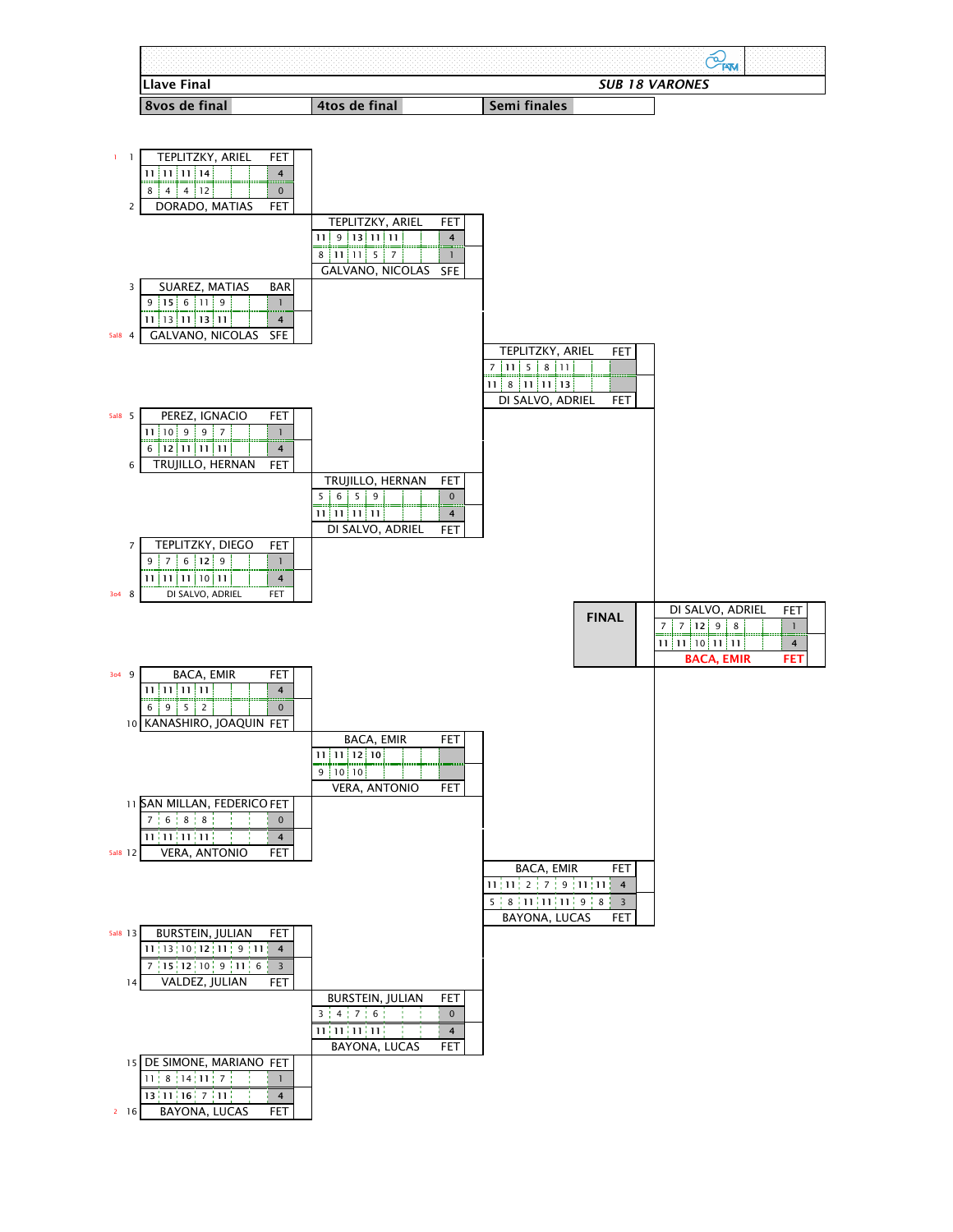



|                   |                             | <b>SFE</b> |  |
|-------------------|-----------------------------|------------|--|
| $12 \ \mathrm{ }$ | 11                          |            |  |
| 10                |                             |            |  |
|                   | <b>MARCANTONI, MILAGROS</b> | <b>SFE</b> |  |

|    |                               |    | <b>MARCANTONI, MILAGROS</b> |  |  |  | <b>SFE</b> |  |  |  |
|----|-------------------------------|----|-----------------------------|--|--|--|------------|--|--|--|
| 11 | 11                            | 11 |                             |  |  |  |            |  |  |  |
|    |                               |    |                             |  |  |  |            |  |  |  |
|    | <b>CRUZ, CAROLINA</b><br>-- 1 |    |                             |  |  |  |            |  |  |  |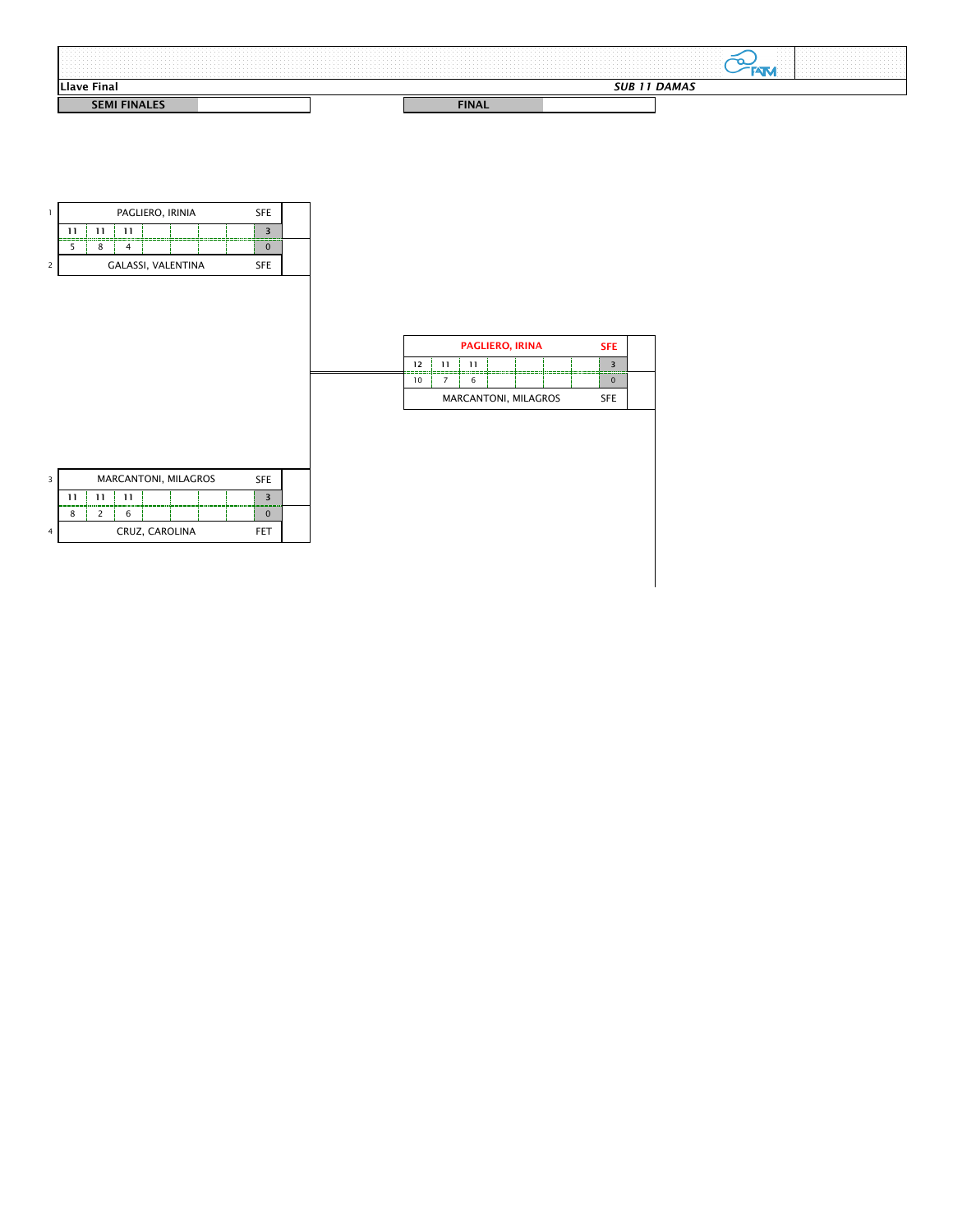





| <b>SALARY AVE THAI</b>                |  |  |  |  |  |  | <b>VARONES</b>                                                                                                                                                                                                                |                                  |                                                                                                                                                                                                                    |                                                                                                                 |  |
|---------------------------------------|--|--|--|--|--|--|-------------------------------------------------------------------------------------------------------------------------------------------------------------------------------------------------------------------------------|----------------------------------|--------------------------------------------------------------------------------------------------------------------------------------------------------------------------------------------------------------------|-----------------------------------------------------------------------------------------------------------------|--|
|                                       |  |  |  |  |  |  | the company of the company of the company of the company of the company of the company of the company of the company of the company of the company of the company of the company of the company of the company of the company |                                  |                                                                                                                                                                                                                    |                                                                                                                 |  |
|                                       |  |  |  |  |  |  |                                                                                                                                                                                                                               |                                  |                                                                                                                                                                                                                    | the contract of the contract of the contract of the contract of the contract of the contract of the contract of |  |
|                                       |  |  |  |  |  |  |                                                                                                                                                                                                                               |                                  |                                                                                                                                                                                                                    |                                                                                                                 |  |
|                                       |  |  |  |  |  |  |                                                                                                                                                                                                                               | and the state of the contract of |                                                                                                                                                                                                                    |                                                                                                                 |  |
|                                       |  |  |  |  |  |  |                                                                                                                                                                                                                               |                                  | the contract of the contract of the contract of the contract of the contract of the contract of the contract of                                                                                                    |                                                                                                                 |  |
|                                       |  |  |  |  |  |  |                                                                                                                                                                                                                               |                                  | the contract of the contract of the contract of the contract of the contract of the contract of the contract of<br>the contract of the contract of the contract of the contract of the contract of the contract of |                                                                                                                 |  |
| and the company of the company of the |  |  |  |  |  |  |                                                                                                                                                                                                                               |                                  | the contract of the contract of the contract of the contract of the contract of the contract of the contract of<br>the contract of the contract of the contract of the contract of the contract of the contract of |                                                                                                                 |  |
|                                       |  |  |  |  |  |  |                                                                                                                                                                                                                               |                                  |                                                                                                                                                                                                                    |                                                                                                                 |  |

|    |   | SAN MILLAN, FEDERICO |   |                |  | <b>FET</b> |  |
|----|---|----------------------|---|----------------|--|------------|--|
| 11 | 8 | 14                   | 8 | $\overline{7}$ |  |            |  |
| 8  |   | 12                   |   |                |  | 3          |  |





7 8

PAR BAEZ, TOBIAS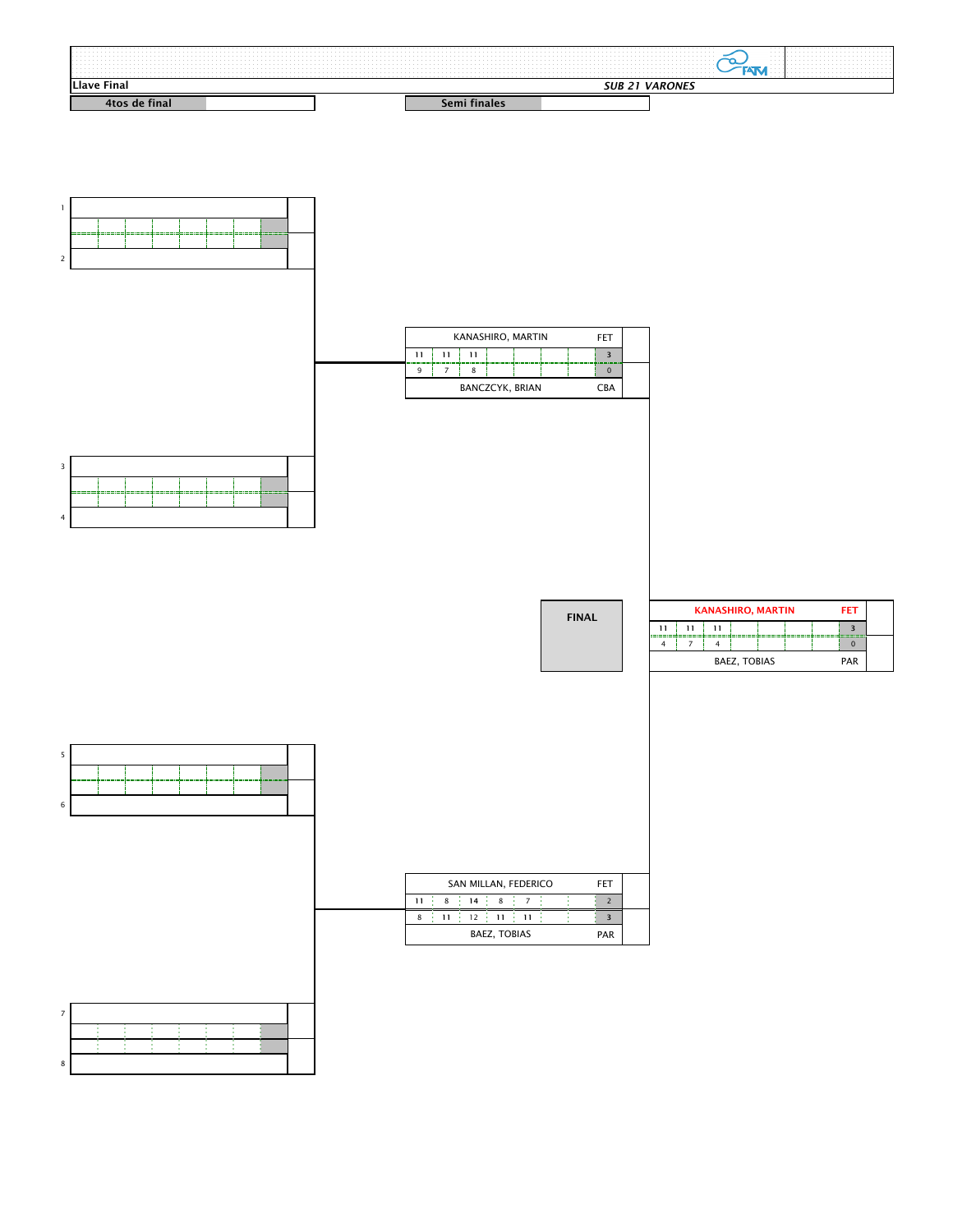## DOMINGO 12 HS

FET

|    |    | MIGUEZ, CAROLINA |                |  | <b>FET</b> |  |
|----|----|------------------|----------------|--|------------|--|
| 10 | 10 | 11               | $\overline{7}$ |  |            |  |
| 12 | 15 | 13               | 11             |  |            |  |

| 5 | MIGUEZ, CAROLINA<br>FET        |                      |  |  |  |    |  |  |  |  |  |  |  |
|---|--------------------------------|----------------------|--|--|--|----|--|--|--|--|--|--|--|
|   | 6                              | 11<br>16<br>11<br>11 |  |  |  |    |  |  |  |  |  |  |  |
|   | 11                             | 11                   |  |  |  | 14 |  |  |  |  |  |  |  |
| 6 | <b>FABAS, FLORENCIA</b><br>FET |                      |  |  |  |    |  |  |  |  |  |  |  |











VITULLO, ANABEL

| <b>MQ</b> |       |  |  |  |  |  |  |  |  |  |     |                                                                                                                                                                                                                               |                                          |    |                               |  |                                                                                                                                                                                                                               |  |
|-----------|-------|--|--|--|--|--|--|--|--|--|-----|-------------------------------------------------------------------------------------------------------------------------------------------------------------------------------------------------------------------------------|------------------------------------------|----|-------------------------------|--|-------------------------------------------------------------------------------------------------------------------------------------------------------------------------------------------------------------------------------|--|
|           | Final |  |  |  |  |  |  |  |  |  | DA. | <b>MAYORES</b>                                                                                                                                                                                                                |                                          |    |                               |  |                                                                                                                                                                                                                               |  |
|           |       |  |  |  |  |  |  |  |  |  |     |                                                                                                                                                                                                                               | the contract of the contract of the con- |    |                               |  | the company of the company of the company of the company of the company of the company of the company of the company of the company of the company of the company of the company of the company of the company of the company |  |
|           |       |  |  |  |  |  |  |  |  |  |     |                                                                                                                                                                                                                               |                                          |    |                               |  |                                                                                                                                                                                                                               |  |
|           |       |  |  |  |  |  |  |  |  |  |     |                                                                                                                                                                                                                               |                                          |    |                               |  | the contract of the contract of the contract of the contract of the contract of the contract of the contract of                                                                                                               |  |
|           |       |  |  |  |  |  |  |  |  |  |     |                                                                                                                                                                                                                               |                                          | ີີ |                               |  |                                                                                                                                                                                                                               |  |
|           |       |  |  |  |  |  |  |  |  |  |     |                                                                                                                                                                                                                               |                                          | ~  | the company's company's       |  | the contract of the contract of the contract of the contract of the contract of the contract of the contract of                                                                                                               |  |
|           |       |  |  |  |  |  |  |  |  |  |     | the company of the company of the company of the company of the company of the company of the company of the company of the company of the company of the company of the company of the company of the company of the company |                                          |    |                               |  |                                                                                                                                                                                                                               |  |
|           |       |  |  |  |  |  |  |  |  |  |     |                                                                                                                                                                                                                               |                                          |    | the company of the company of |  | the contract of the contract of the contract of the contract of the contract of the contract of                                                                                                                               |  |
|           |       |  |  |  |  |  |  |  |  |  |     |                                                                                                                                                                                                                               |                                          |    |                               |  |                                                                                                                                                                                                                               |  |
|           |       |  |  |  |  |  |  |  |  |  |     |                                                                                                                                                                                                                               |                                          |    | .                             |  |                                                                                                                                                                                                                               |  |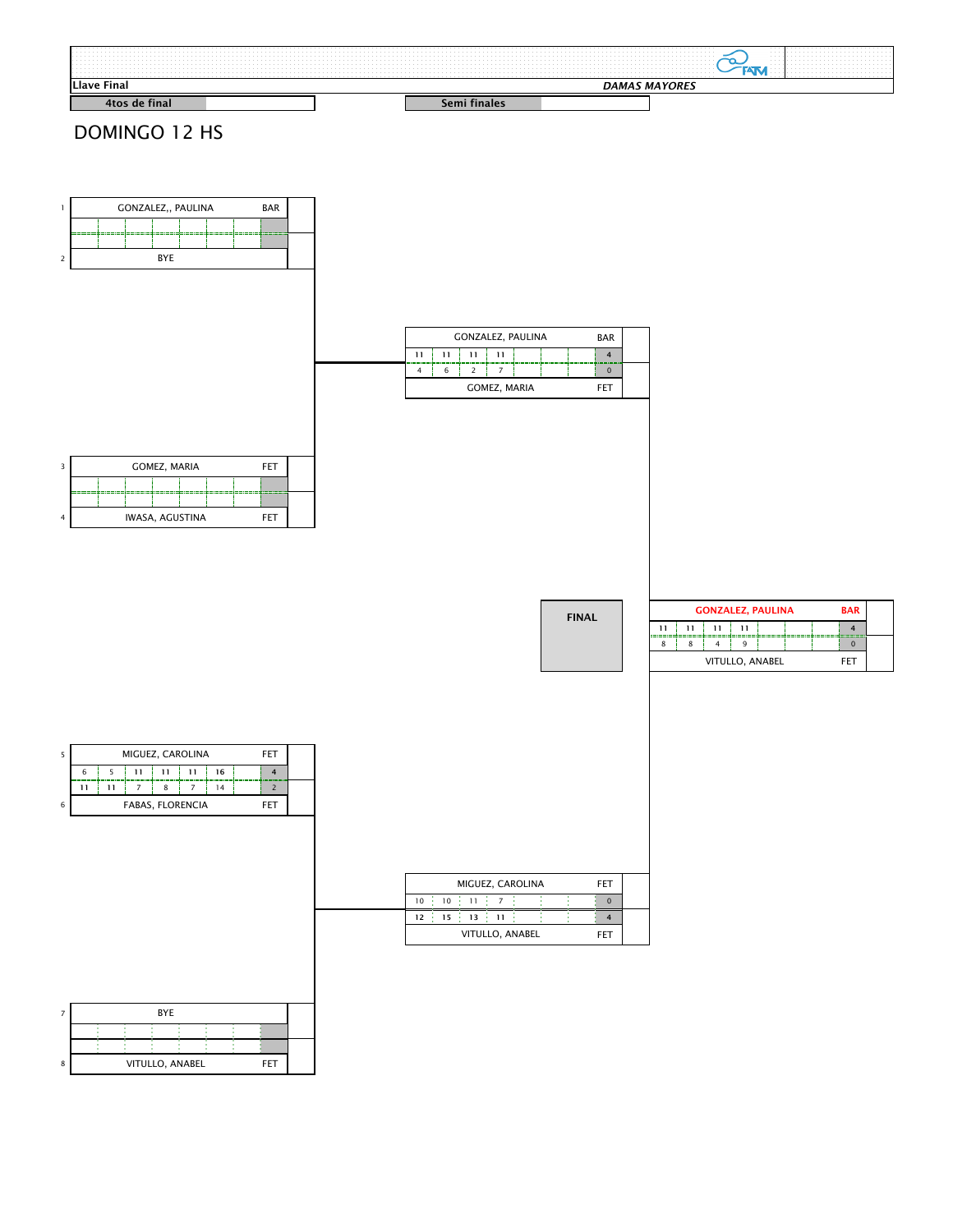|                 |                                                                                                       |                                                             |                                                           | $C_{\text{KNN}}$                                         |
|-----------------|-------------------------------------------------------------------------------------------------------|-------------------------------------------------------------|-----------------------------------------------------------|----------------------------------------------------------|
|                 | <b>Llave Final</b>                                                                                    |                                                             |                                                           | <b>MAYORES VARONES</b>                                   |
|                 | 16avos de final                                                                                       | 8vos de final                                               | 4tos de final                                             | <b>Semi finales</b>                                      |
|                 | TEPLITZKY, ARIEL<br><b>FET</b>                                                                        |                                                             |                                                           |                                                          |
|                 |                                                                                                       |                                                             |                                                           |                                                          |
| $\overline{2}$  | <b>BYE</b>                                                                                            | TEPLITZKY, ARIEL<br><b>FET</b><br>$\overline{4}$            |                                                           |                                                          |
| $\mathsf{3}$    | RAJMIL, ANDRES                                                                                        | <b>WO</b>                                                   |                                                           |                                                          |
|                 | <b>SFE</b><br>$11\{11\{11\}11\}$<br>$\overline{4}$                                                    | $\overline{0}$<br>RAJMIL, ANDRES<br><b>SFE</b>              |                                                           |                                                          |
|                 | 7:8:6:9:<br>$\mathbf{0}$                                                                              |                                                             | <b>TEPLITZKY, ARIEL</b>                                   | <b>FET</b>                                               |
| 9al16 4         | <b>JULIA, MARIO</b><br><b>SJN</b>                                                                     |                                                             | 10 <sub>1</sub><br>10 <sub>i</sub><br>-9<br>9<br>11<br>11 |                                                          |
| 9al16 5         | DI SALVO, ADRIEL<br><b>FET</b>                                                                        |                                                             | $12$ 11<br>8<br>12 <br>7<br>8 <sup>1</sup><br>11!         | $\overline{4}$                                           |
|                 | $11$ ; $11$ ; $11$ ; $10$ ; $11$ ;<br>$\overline{4}$                                                  |                                                             | DI SALVO, ADRIEL                                          | <b>FET</b>                                               |
|                 | $5 \div 8 \div 7 \div 12 \div 6 \div$                                                                 | DI SALVO, ADRIEL<br><b>FET</b>                              |                                                           |                                                          |
| 6               | YACONO, RAMIRO<br><b>SFE</b>                                                                          | 13 11 11 11 11<br>$\overline{4}$                            |                                                           |                                                          |
| $\overline{7}$  | <b>BANSCZCYK, BRIAN</b><br><b>CBA</b><br>7:6:9:11:9:1                                                 | 5<br>15 <sup>1</sup><br>9<br>3<br>5<br>GALVANO, NICOLAS SFE |                                                           |                                                          |
|                 | $11$ ; $11$ ; $11$ ; $7$ ; $11$ ; $1$ ;<br>$\overline{4}$                                             |                                                             |                                                           | <b>FET</b><br>DI SALVO, ADRIEL                           |
| 8<br>5al8       | <b>SFE</b><br><b>GALVANO, NICOLAS</b>                                                                 |                                                             |                                                           | $12$ 5 11<br>8 <sup>1</sup><br>6<br>$\overline{4}$<br>11 |
| 5al8<br>9       | <b>GRECO, JUAN</b><br><b>FET</b>                                                                      |                                                             |                                                           | 9   11   11   10   11   4<br>9                           |
|                 | 4:3:4:6:<br>$\overline{0}$                                                                            |                                                             |                                                           | <b>GAVILAN, OSCAR</b><br><b>PAR</b>                      |
|                 | $11\,11\,11\,11\,11\,1$<br>$\overline{4}$                                                             | <b>MARTIN, ADRIAN</b><br><b>SFE</b>                         |                                                           |                                                          |
| 10 <sub>l</sub> | <b>SFE</b><br>MARTIN, ADRIAN                                                                          | 5 i<br>$\overline{0}$<br>6<br>4<br>4                        |                                                           |                                                          |
| 11              | RAJMIL, DAMIAN<br><b>SFE</b><br>7:12:5:7:5                                                            | 11 11 11 11 <br>$\overline{4}$<br><b>GAVILAN, OSCAR</b>     |                                                           |                                                          |
|                 | $11\left[10\left[11\right]11\right]11\right]$<br>$\overline{4}$                                       | <b>PAR</b>                                                  | <b>GAVILAN, OSCAR</b>                                     | <b>PAR</b>                                               |
| 9al16 12        | <b>GAVILAN, OSCAR</b><br><b>PAR</b>                                                                   |                                                             | 9 11 11<br>11!<br>11                                      | 4                                                        |
| 9al16 13        | ROSITO, PABLO<br><b>SFE</b>                                                                           |                                                             | 7   11   8   6<br>6                                       |                                                          |
|                 | 11   11   6   8   8                                                                                   |                                                             | KANASHIRO, MARTIN FET                                     |                                                          |
|                 | $13 \frac{1}{2}$ 9 $\frac{1}{2}$ 11 $\frac{1}{2}$ 11 $\frac{1}{2}$ 11 $\frac{1}{2}$<br>$\overline{4}$ | AGUDO, JOSE<br><b>SN</b>                                    |                                                           |                                                          |
| 14              | AGUDO, JOSE<br>SN                                                                                     | 8 <sup>1</sup><br>6<br>9<br>5<br>$\mathbf{0}$               |                                                           |                                                          |
| 15              | PEREYRA, HUGO<br><b>SFE</b>                                                                           | $11$   $11$   $11$   $11$<br>$\overline{4}$                 |                                                           |                                                          |

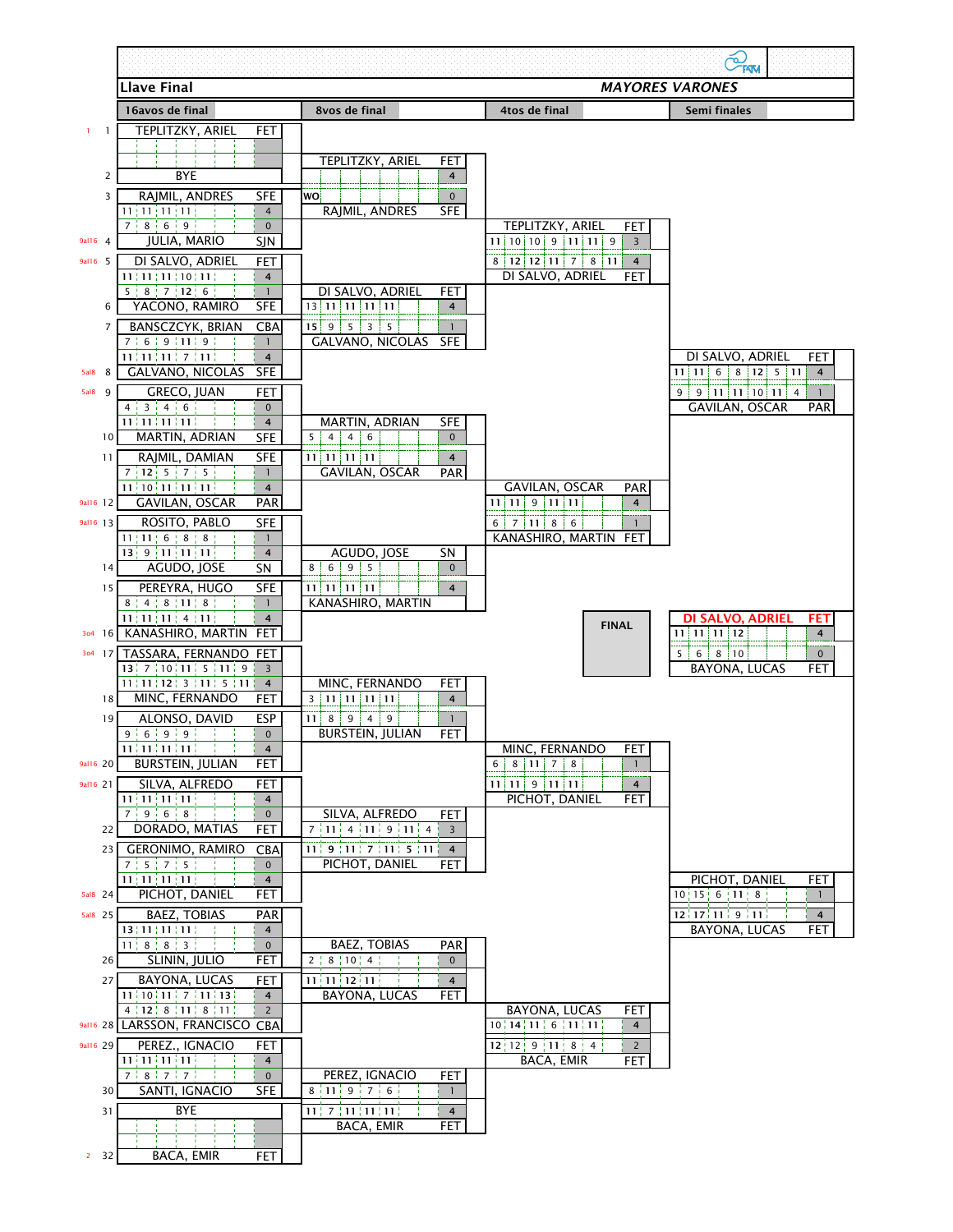PAR

**PAR**

 $SFE$  3

**11 11 11 3** 7 | GAVILAN, OSCAR PAR GAVILAN, OSCAR

2 16 | MOLINA, LUIS SFE



![](_page_8_Figure_2.jpeg)

15:00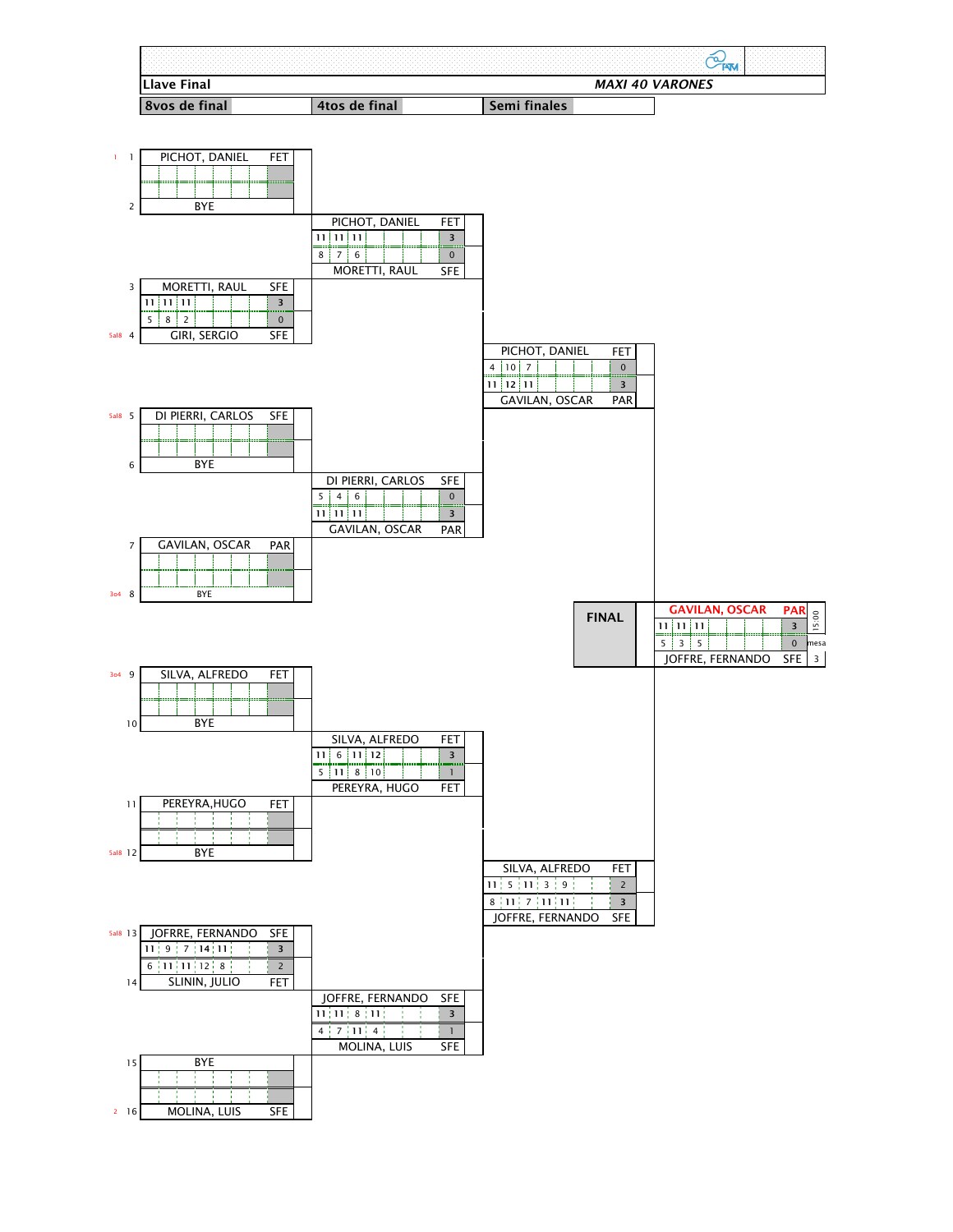|                |                |       |                          | RAJMIL, BERNARDO |  | <b>SFE</b> |  |
|----------------|----------------|-------|--------------------------|------------------|--|------------|--|
| $\overline{7}$ | $\overline{2}$ | $13+$ | $\overline{\phantom{0}}$ |                  |  |            |  |
|                |                |       |                          |                  |  |            |  |

|                               | DOMINGUEZ, HORACIO<br>FLL |  |  |  |  |  |  |  |  |  |  |  |  |
|-------------------------------|---------------------------|--|--|--|--|--|--|--|--|--|--|--|--|
| 11                            | 11                        |  |  |  |  |  |  |  |  |  |  |  |  |
|                               | 11                        |  |  |  |  |  |  |  |  |  |  |  |  |
| <b>CUELLO, EDUARDO</b><br>CBA |                           |  |  |  |  |  |  |  |  |  |  |  |  |

![](_page_9_Figure_2.jpeg)

П

Г

|    |                                   | <b>DOMINGUEZ, HORACIO</b> |  |  |  |  | FET |  |  |  |  |  |  |
|----|-----------------------------------|---------------------------|--|--|--|--|-----|--|--|--|--|--|--|
| 11 | ₹<br>11<br>11                     |                           |  |  |  |  |     |  |  |  |  |  |  |
|    | 11                                |                           |  |  |  |  |     |  |  |  |  |  |  |
|    | <b>MOLINA, LUIS</b><br><b>SFE</b> |                           |  |  |  |  |     |  |  |  |  |  |  |

![](_page_9_Figure_1.jpeg)

| כ |                                         |    |                 | RAJMIL, BERNARDO |  |  |  | <b>SFE</b> |  |  |
|---|-----------------------------------------|----|-----------------|------------------|--|--|--|------------|--|--|
|   | 11                                      | 11 | $12 \ \mathrm{$ |                  |  |  |  |            |  |  |
|   |                                         |    | 10              |                  |  |  |  |            |  |  |
| 6 | <b>BOLOGNINI, ALFONSO</b><br><b>SFE</b> |    |                 |                  |  |  |  |            |  |  |

SFE MOLINA, LUIS

![](_page_9_Figure_8.jpeg)

|  |  |  |  |  |  |  |  |                                                                | the contract of the contract of the contract of the contract of the contract of the contract of the contract of |
|--|--|--|--|--|--|--|--|----------------------------------------------------------------|-----------------------------------------------------------------------------------------------------------------|
|  |  |  |  |  |  |  |  |                                                                |                                                                                                                 |
|  |  |  |  |  |  |  |  |                                                                | the contract of the contract of the contract of the contract of the contract of the contract of the contract of |
|  |  |  |  |  |  |  |  | the company of the company of<br>the company of the company of | the contract of the contract of the contract of the contract of the contract of the contract of                 |
|  |  |  |  |  |  |  |  | the company of the company                                     |                                                                                                                 |
|  |  |  |  |  |  |  |  | the company of the company<br>the company of the company of    | the contract of the contract of the contract of the contract of the contract of the contract of                 |
|  |  |  |  |  |  |  |  | the company of the company of                                  |                                                                                                                 |
|  |  |  |  |  |  |  |  | the company of the company of<br>the contract of               |                                                                                                                 |
|  |  |  |  |  |  |  |  |                                                                |                                                                                                                 |